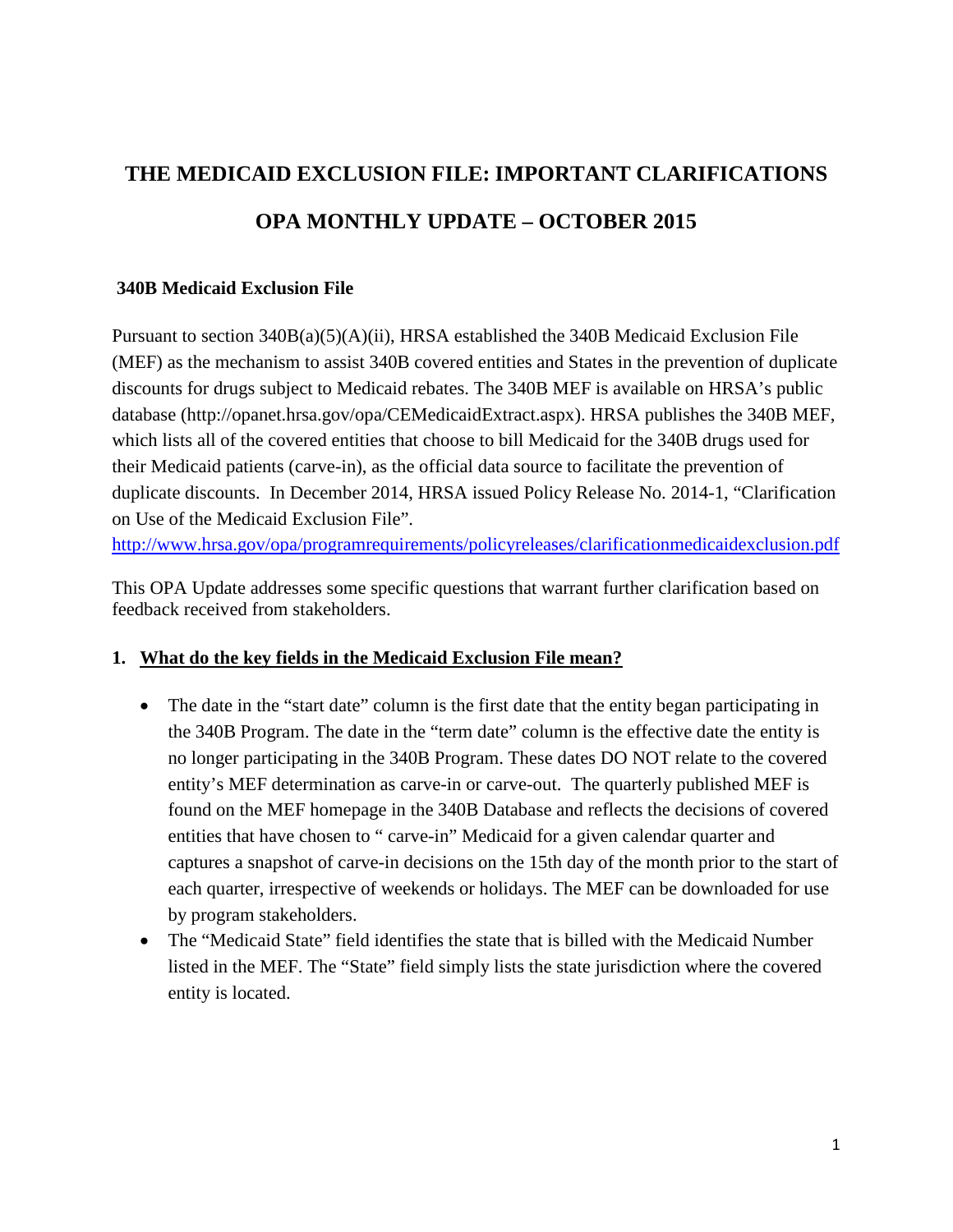## **2. What changes may be made to the Medicaid Exclusion File from one quarter to the next?**

The quarterly MEF contains all covered entities that have chosen to "carve-in" Medicaid and includes for each covered entity listed at least one Medicaid provider number (MPN) or one National Provider Identifier (NPI) registered with OPA as of the snapshot for that quarter. Covered entities may request changes to their "carve-in" decision and/or the specific identifiers listed at any time; however, these changes *only take effect* the following quarter and only if the change request is received, approved and processed by OPA before the time of the snapshot (i.e., the  $15<sup>th</sup>$  day of the month prior to the start of the quarter). HRSA generally does not make retroactive changes to the quarterly MEF once it is published. On rare occasion, a technical system issue may warrant an immediate modification. If retroactive changes are necessary, HRSA will communicate this to the 340B Program stakeholders.

#### **3. Are all of a covered entity's provider identifiers listed in the Medicaid Exclusion File?**

The provider identifiers in the MEF are a reflection of what the covered entities submit to OPA when providing the requisite information to indicate their decision to carve-in Medicaid for 340B drugs. It is a covered entity's responsibility to ensure the information is accurate in order to avoid duplicate discounts and possible repayment to manufacturers. Every covered entity included in the MEF has a MPN, a NPI or both. If the State is unable to find an MPN or NPI where expected, this may be due to the covered entity not having submitted that data to HRSA. Covered entities are strongly encouraged to check the MEF at the start of each quarter for the accuracy of their specific Medicaid billing information to help ensure the overall validity of the data in the file and to avoid duplicate discounts. Covered entities are also required to ensure the information in the MEF is accurate at the time of annual recertification. HRSA audits this information and covered entities may be found in violation of program requirements if the information in the MEF is inaccurate.

HRSA recognizes that the Medicaid marketplace has grown increasingly complex for 340B stakeholders (state Medicaid agencies, covered entities, and manufacturers), posing challenges for duplicate discount prevention. HRSA continues to work closely with the Centers for Medicare and Medicaid Services (CMS) on policy related to the prevention of duplicate discounts and the use of the MEF. We encourage stakeholders to continue to communicate with HRSA to share best practices and inform the policy development process. HRSA has an email box in place (opaexclusion@hrsa.gov) for stakeholders to communicate issues and concerns regarding the MEF.